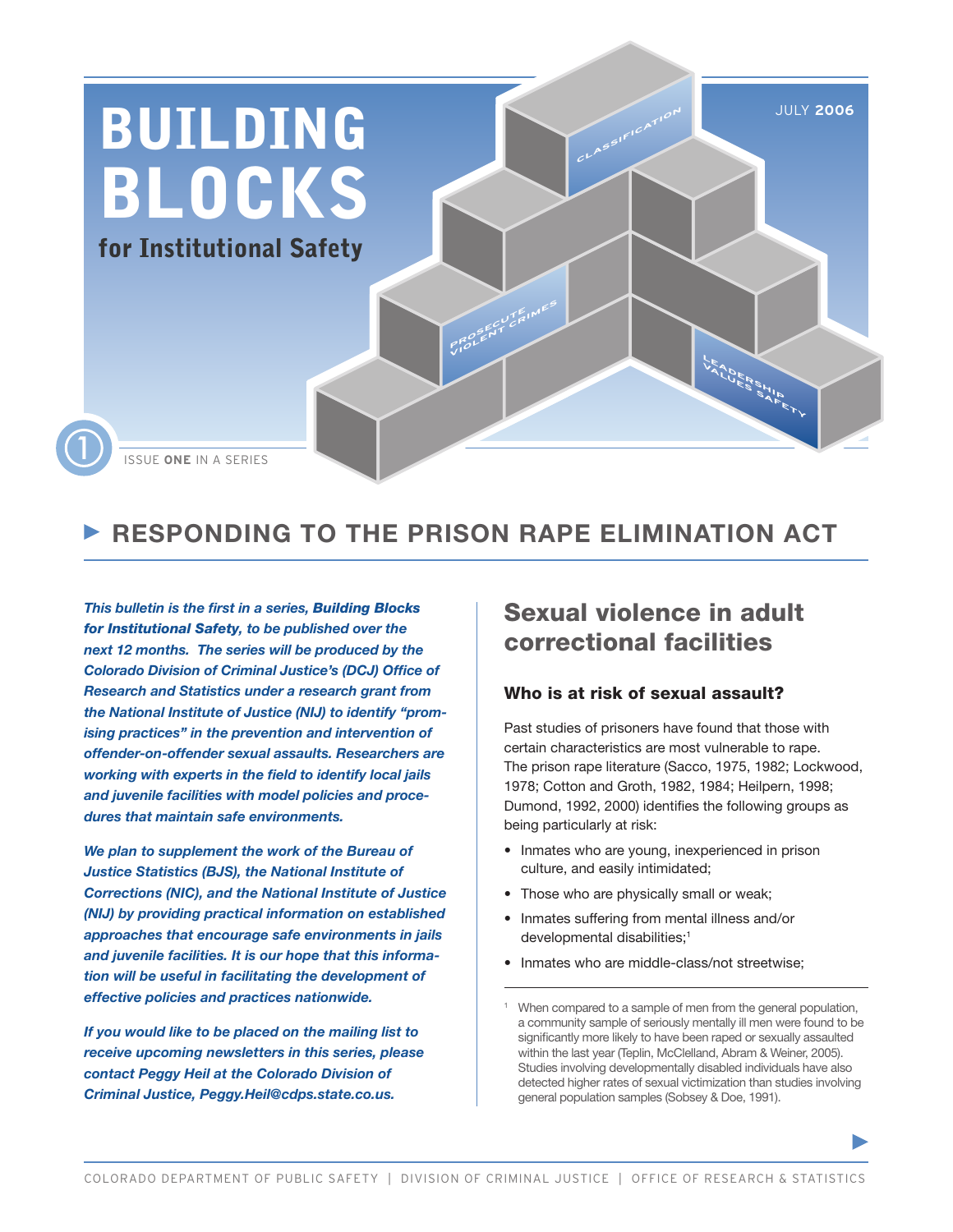

- Offenders who are not gang affiliated;
- Those who are known to be homosexual;
- Those who have been previously sexually assaulted;
- Inmates who are disliked by staff or other inmates;
- Those who "snitch," that is, report prohibited behavior; and
- First-time, non-violent offenders.<sup>2</sup>

It is important to note that this information covers only the characteristics of individuals who were willing to report sexual victimization to researchers and may not include the characteristics of all inmates who are at risk of being sexually assaulted.

Struckman-Johnson, Struckman-Johnson, Rucker, Bumby, and Donaldson (1996) found that inmate victims reported an average of nine separate incidents of pressured or forced sex. This suggests that once an inmate has been victimized other inmates may see the individual as an easy mark, increasing the likelihood that the individual will be re-victimized. This phenomenon makes the protection of victims a complicated issue and highlights the importance of prevention efforts.

#### What do we know about perpetrators?

Although less is known about the perpetrators than the victims of prison sexual assaults, researchers have

<sup>2</sup> Half of the inmates in state prisons in 2002 were serving sentences for non-violent offenses (Harrison and Beck, 2003).

identified some common characteristics (Mariner, 2001; Nacci & Kane, 1982). As with victims, some perpetrators fall outside these categories, but common characteristics include the following:

- Under age 30 but older than the victim;
- Stronger than the victim;
- More accustomed to incarceration;
- More likely to have spent time in juvenile facilities;
- More likely to have lived in an urban area prior to incarceration;
- More likely to have committed a violent crime;
- More likely to be a gang affiliated; and
- More likely to break prison rules.

Fifty percent of the worst-case incidents reported by victims involved multiple perpetrators, supporting the finding of Human Rights Watch that perpetrators are more likely to be gang members (Struckman-Johnson, et, al. 1996; Mariner, 2001).

#### How frequently does sexual assault occur?

The exact rate of sexual assaults in prison and jails remains hard to establish because numerous factors interfere with efforts to determine the rate of sexual assault in prison (Saum, Surratt, Incidardi, and Bennett, 1995). Nevertheless, research has established prevalence rates. In two studies staff and inmates offered similar estimates of approximately fifteen percent of inmates being victimized (Eigenberg, 1989, and Struckman-Johnson et al.,

*Institutional sexual assault is a difficult problem to detect and prevent. The threat or occurrence of rape compromises the safety of both inmates and staff.* 

*The Prison Rape Elimination Act of 2003 (PREA) encourages officials "to adopt policies and procedures that reduce the incidence of prison rape." The Act was unanimously passed by both Houses of Congress and quickly signed by the President in September 2003. It reflects the expectation that correctional policy and practice will be significantly and positively affected by the mandate that the U.S. Department of Justice generate knowledge about the prevalence and prevention of rape in prisons and jails. Significant research efforts have been mandated by Congress and are well underway.*

*Across the nation, progressive correctional administrators are responding to PREA by developing policies, procedures, and data collection methods in response to the Act. Some facilities already had policies and practices in place prior to the advent of PREA. The purpose of this newsletter is to introduce the series "Building Blocks for Institutional Safety," and summarize what we know today about inmate-on-inmate and youth-on-youth institutional sexual assault. Future newsletters will highlight specific practices that facilitate safe facility management.*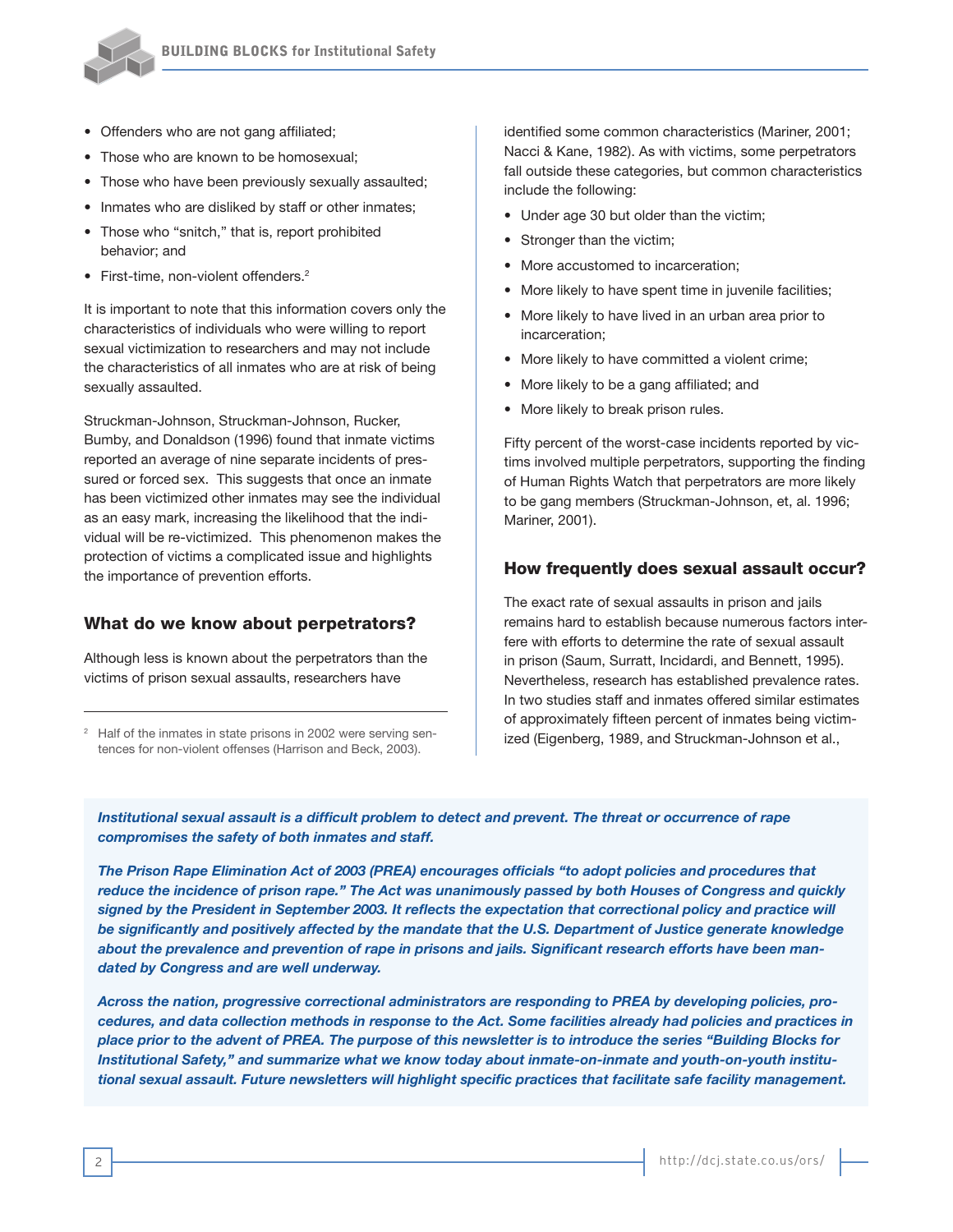1996). Wooden and Parker (1982) studied 200 inmates incarcerated in California and found that over 65 percent reported engaging in consensual sex, and 14 percent had been sexually assaulted. Nacci and Kane (1983) found that 30 percent of a random sample of 330 inmates had a homosexual experience while incarcerated while the sexual assault rate was less than 2 percent. Lockwood (1980) interviewed nearly 100 inmates and concluded that while only 1.3 percent had been raped, 28 percent had been the subject of sexual aggression. Struckman-Johnson et al. (1996) found that 12 percent of nearly 500 inmates had been sexually assaulted, and Hensley (2003) found that 14 percent of 174 inmates in Oklahoma had been sexually threatened and 1 percent had been raped. These studies suffer from some methodological problems pertaining to sample size and location, definitions of sexual activity/assault, and research participant response rates. However, as required by the Prison Rape Elimination Act (PREA), the Bureau of Justice Statistics (BJS) has efforts underway to more accurately measure the extent of sexual violence in correctional institutions.

Given the criminal subculture in correctional facilities and the inmate code that discourages "snitching," it can be safely assumed that prison sexual assaults are underreported. Many of these incidents will never come to the attention of facility administrators. The Bureau of Justice Statistics study (Beck and Hughes, 2005 – see sidebar on page 7) found only .52 substantiated incidents of sexual violence reported per 1,000 prison inmates and .63 substantiated incidents reported per 1,000 jail inmates in its analysis of administrative records in 2004. Administrative record data for prisons (Beck and Hughes, 2005) indicate sexual assault rates that are nearly 20 times lower than the lowest self-report survey data (1 percent in Hensley, 2003).

#### What is known about the locations and timing of assaults?

Several researchers have looked at the conditions under which sexual assaults are likely to take place (Struckman-Johnson & Struckman-Johnson, 2000; Mariner, 2001; Nacci & Kane, 1982). Conditions associated with higher rates of sexual assault include:

- Facilities with higher numbers of violent criminals;
- Facilities with dorm or barracks housing;
- Facilities with high racial conflict;
- Facilities with overcrowding;
- Facilities that are understaffed;
- Facilities with poor supervision or insufficient security;
- Facilities with inadequate programming; and
- Facilities with blind spots.

Inmates are at greatest risk of sexual assault when they first enter prison or when they first arrive at a jail. Nacci and Kane (1982) reported that 57 percent of inmates who were targeted for victimization had been housed in the facility less than one month. Most assaults take place in the victim's housing or in blind spots that are not easily observed by staff. Dorm or barrack housing creates ready access to victims. Facilities that are short-staffed may have formal scheduled counts, but only patrol the housing area infrequently, thus increasing opportunities for victimization.

*Between 1989 and 1999 there were 1,525 Section 1983 (Conditions of Confinement) lawsuits alleging failure to train correctional staff regarding the adequacy of conditions that affect inmates' basic human needs. Basic human needs include personal safety.* 

See *Helling vs. McKinney* 509 US 2475 (1993).

## Why should administrators care about sexual assault?

Sexual assaults in correctional facilities are difficult to detect and prevent. However, there are two primary reasons why correctional administrators should try to address this problem.

• Legal liability. Each jail and prison administrator has a legal responsibility to maintain constitutional conditions under the 8th Amendment to the U. S. Constitution, according to William Collins, former Washington State Deputy Attorney General and author of the NIC publication Supermax Prisons and the Constitution: Liability Concerns in the Extended Control Unit (2004). The cases of Helling vs. McKinney (1993) and Wilson vs. Seiter (1991) made it clear that personal safety (freedom from assault) is a basic human need under the constitution and is subject to judicial scrutiny. Similarly, in City of Canton vs. Harris (1989) the Supreme Court specified that agencies have a duty to train their police or corrections officers to recognize and prevent conditions that might violate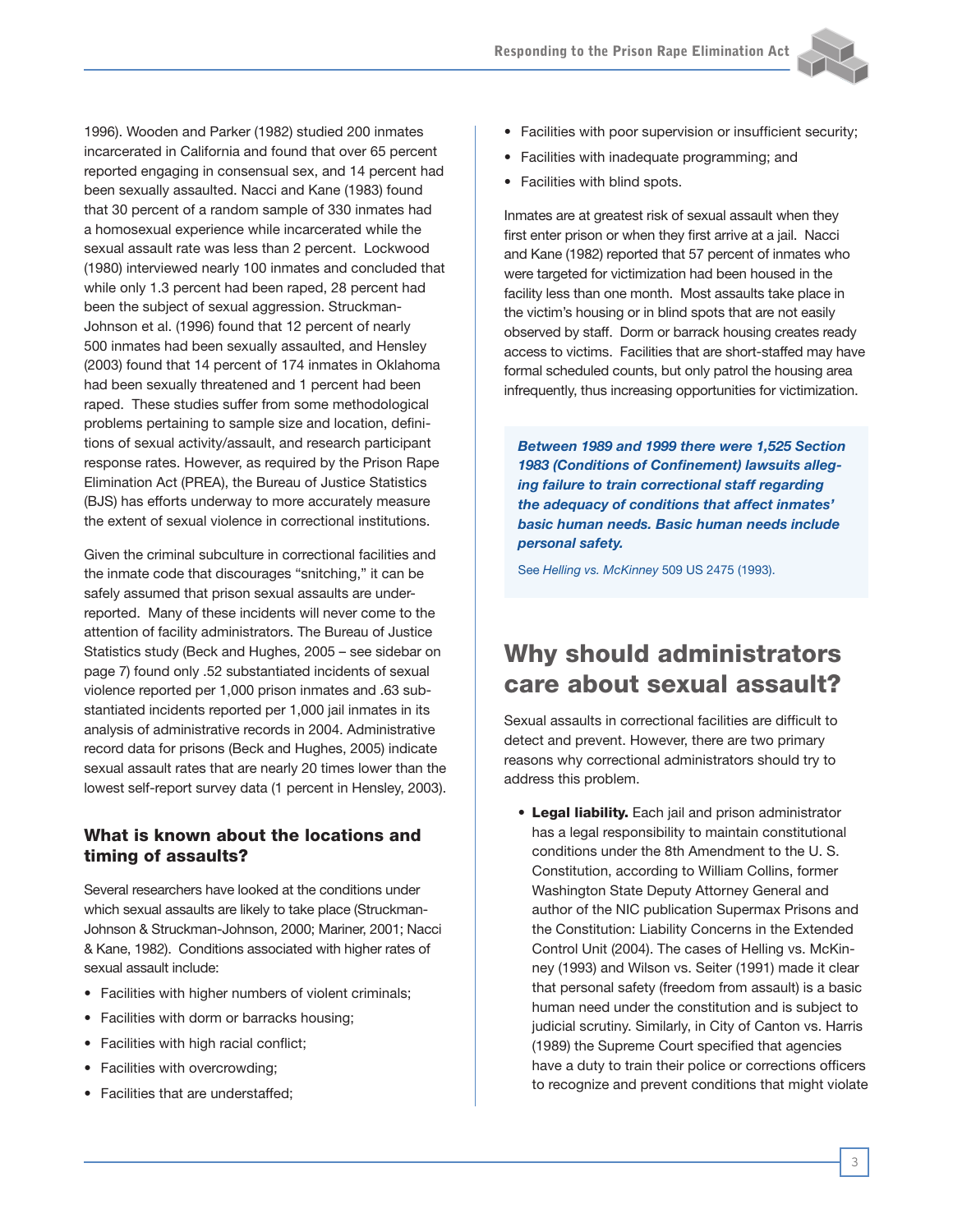

constitutional minimum standards. Training must help correctional officers to understand that the Constitution protects the personal safety of inmates.

The research summarized here and elsewhere (see especially Collins, 2004 and Riveland, 1999) can help staff recognize vulnerable inmates. Training correctional officers to recognize features such as age, physical weakness, mental illness, homosexuality, and lack of streetwise skills must be a critical component of basic and in-service training. Notably between 1989 and 1999 there were 1,525 Section 1983 (Conditions of Confinement) lawsuits alleging failure to train. Information on at-risk and perpetrator populations is vital in shaping staff training that is critically important for reducing agency liability.

- **Dangerous environments.** Sexual assaults, like other forms of institutional violence, contribute to a dangerous environment for inmates and staff. Victims may engage in destructive behavior – including assaults on staff – to escape or cope with sexual assaults. Research on sexual assault victims in the community has found that victimization results in increased rates of substance abuse, suicide attempts, depression, and post-traumatic stress disorder (Kilpatrick, Edwards & Seymour, 1992). These problems, compounded by a population with criminal behavior, can increase facility management problems and destabilization of the population.
- **Community safety.** Institutional sexual assaults are also important because of the impact of violence on public safety when offenders are released back into the community. Anecdotal information indicates, for example, that victims may be less stable, resulting in on-going criminal behavior in the community (Mariner, 2001). In addition, there is research by Heil, Harrison,

#### Post incarceration arrest

|                                | <b>Five years post release</b> |                       |  |  |
|--------------------------------|--------------------------------|-----------------------|--|--|
|                                | Sexual arrest                  | <b>Violent arrest</b> |  |  |
| <b>Prison only</b><br>$n = 50$ | 10%                            | 52%                   |  |  |
| <b>Prison plus</b><br>$n = 20$ | 20%                            | 35%                   |  |  |
| <b>Convicted</b><br>$n = 635$  | 12%                            | 32%                   |  |  |

and English (2005) that indicates that perpetrators pose an increased risk to community safety. The authors compared the post-prison rearrest rates of three groups of sex offenders:

- > Prison only Offenders whose only known sex crimes involved sex offenses in prison,
- > Prison plus Offenders who committed sex offenses in prison *and* in the community prior to the current incarceration, and
- > Convicted Offenders who were convicted of sex offenses in the community prior to incarceration.

*Information on at-risk populations is vital to include in staff training and is critically important to improving facility safety. Adequate training and enforcement of policies regarding at-risk populations may reduce agency liability.*

The breakdown of sex offenses committed by those in the "prison only" and "prison plus" group is approximately 46 percent indecent exposure to staff, 28 percent inmate sexual assault, 10 percent sexual harassment of staff, 9 percent attempted staff sexual assault, and 7 percent stalking staff.

The "prison only" and "prison plus" groups were found to be especially dangerous after release. The "prison only" group was significantly more likely than "convicted" sex offenders to recidivate with violent arrests and almost as likely to recidivate with sex crime arrests, despite the fact that more than half had committed only hands-off sex offenses against staff. The "prison plus" group was significantly more likely to be arrested for a sex crime.

Further, the "prison only" sex offenders had a shorter average time to arrest than the convicted sex offenders. In sum, prison sex offenders are a danger to the community and reoffend quickly.

Note that only inmates with sex offenses that were reported, investigated and substantiated are included in the study. These findings demonstrate that lack of victim reporting – and the extent to which institutional staff and officials support this lack of reporting – ultimately endangers the public. Prosecution of these individuals would likely result in extended time behind bars.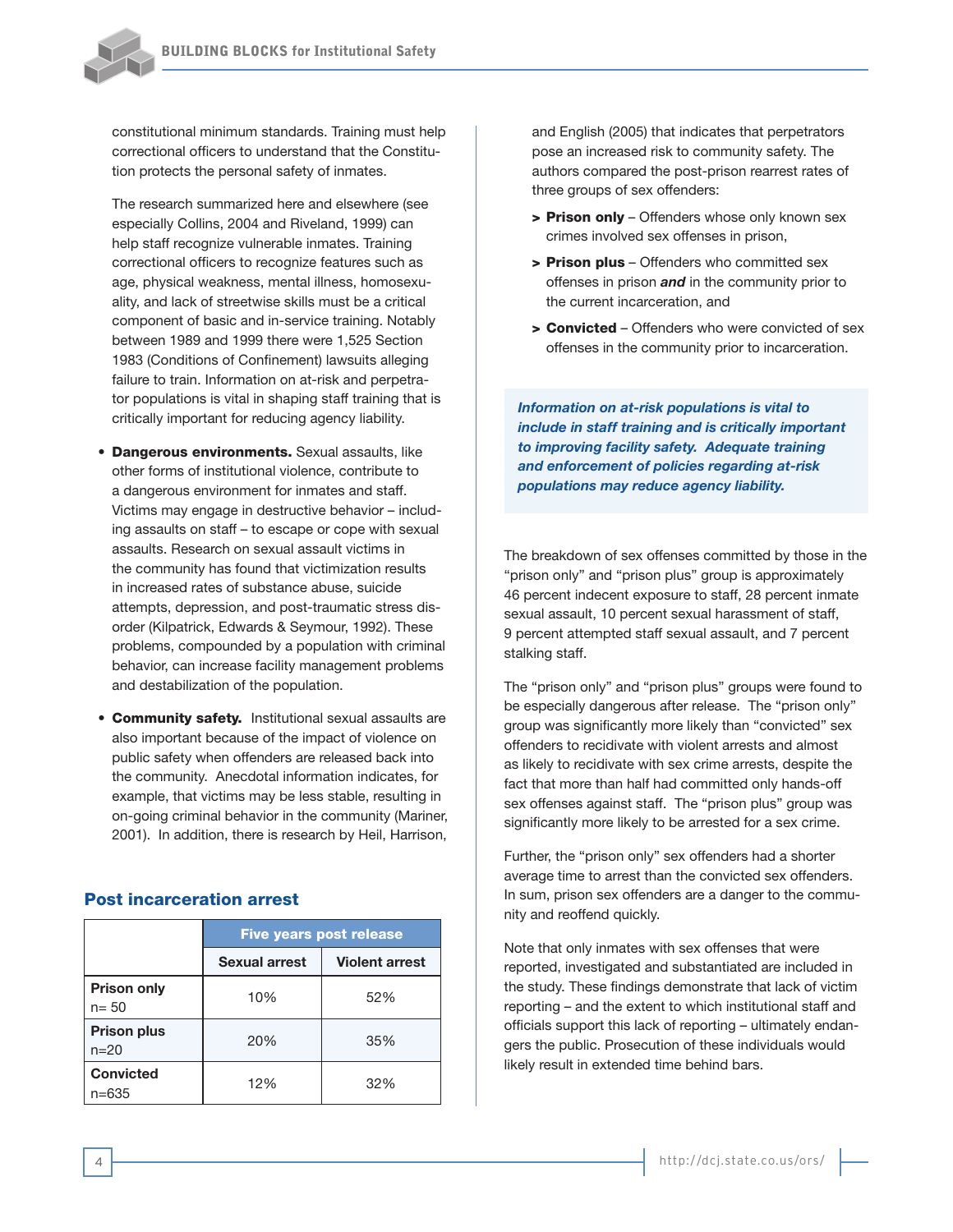

*Institutional sex offenders are especially dangerous: they are more likely than convicted sex offenders to be arrested for a violent crime upon release, and they are rearrested sooner. This includes those who commit "nuisance" sex crimes like exposing themselves. It is critical that institutional sex offenders be charged and prosecuted for the sex crime so that it becomes part of their official criminal record.*

## Sexual violence in juvenile facilities

While research and literature on sexual assaults in adult correctional facilities is limited, almost no research exists on sexual assaults in juvenile correctional facilities. The few studies that have been conducted date back to the 1980s. With the advent of the PREA, however, new research will soon be available. Prior studies indicate that sexual assaults in juvenile facilities may differ somewhat from those in adult facilities.

What juveniles are at risk of sexual assault? One of the few studies that profiled victims of sexual assaults in juvenile facilities dates back to 1983. Bartollas and Sieveides (1983) used self-administered questionnaires to address this question. Over 327 male and female residents, ages seven to 17, in six training schools returned surveys. Sexual victimization was equally distributed across gender and race (black and white). Age and physical size were not found to be as important as the length of current stay and cumulative time spent in correctional facilities.

An earlier study by Bartollas, Miller, and Dinitz (1976) found that other juveniles saw tone of voice, facial expression, posture, and lack of confidence in interpersonal relationships, such as backing up when talking to others and poor eye contact, as indicators that a juvenile could be victimized. They also found that victims frequently resorted to poor hygiene and self-mutilation as coping mechanisms (as cited in Bowkers, 1980).

Preliminary findings from research that is currently being analyzed from an audio-computer-assisted self interview survey of 7,073 youth in 203 juvenile facilities, found the following factors were associated with victimization: Younger than age 14, female especially if placed in a same-sex unit, more serious offender, other or mixed

race, longer length of stay especially near the beginning of that stay, gang membership, and gang presence in the facility (Sedlak, 2005). Victimization risk was also found to be higher in: long-term secure facilities, and facilities that used group punishment, physical exercise, solitary confinement and pepper spray as methods of punishments or control. Additionally, higher rates of victimization were found in facility cultures where youth reported: fear of unjustified punishment, staff, and consequences for filing grievances; high rates of being offered contraband particularly when it involved staff; negativity about staff; and punishment without doing anything wrong. Lower rates of victimization were found in facilities that provided written rules to youth at intake and where youth reported that the rules were understandable and fairly applied by staff. Youth in facilities with lower victimization rates also reported that they knew how to get help if threatened, talk to a staff member when upset, and file a complaint.

*Training must help correctional officers to understand that the Constitution protects the personal safety of inmates.* 

What do we know about perpetrators? Unfortunately, little is known at this point about perpetrators in juvenile facilities. According to research conducted by Bartollas in a juvenile correctional institution in the 1970's, sexual aggressors were approximately the same size and age as their victims (as cited in Bowker, 1980). PREA will hopefully encourage research in this area.

#### How frequently does sexual assault occur? In surveying juveniles, the Bartollas and Sieveides (1983) study found that 9 percent responded that they had been sexually victimized, 54 percent had been taken advantage of sexually, and 70 percent of questionnaire respondents felt unsafe at some time in the juvenile training school. Fifty-four percent answered that someone had taken advantage of them at some point during their stay. Forst, Fagan, and Vivona (1989) found a much lower rate of sexual victimization in a sample of 59 youth sentenced to training schools in four different metropolitan areas. The youth had been adjudicated for violent offenses and were an average age of 16 years old. Only 1.7 percent of the youth indicated that someone had attempted to sexually attack or rape them while at the training school. However, when Forst, Fagan and Vivona (1989) compared these violent youth to a similar sample of 80 violent youth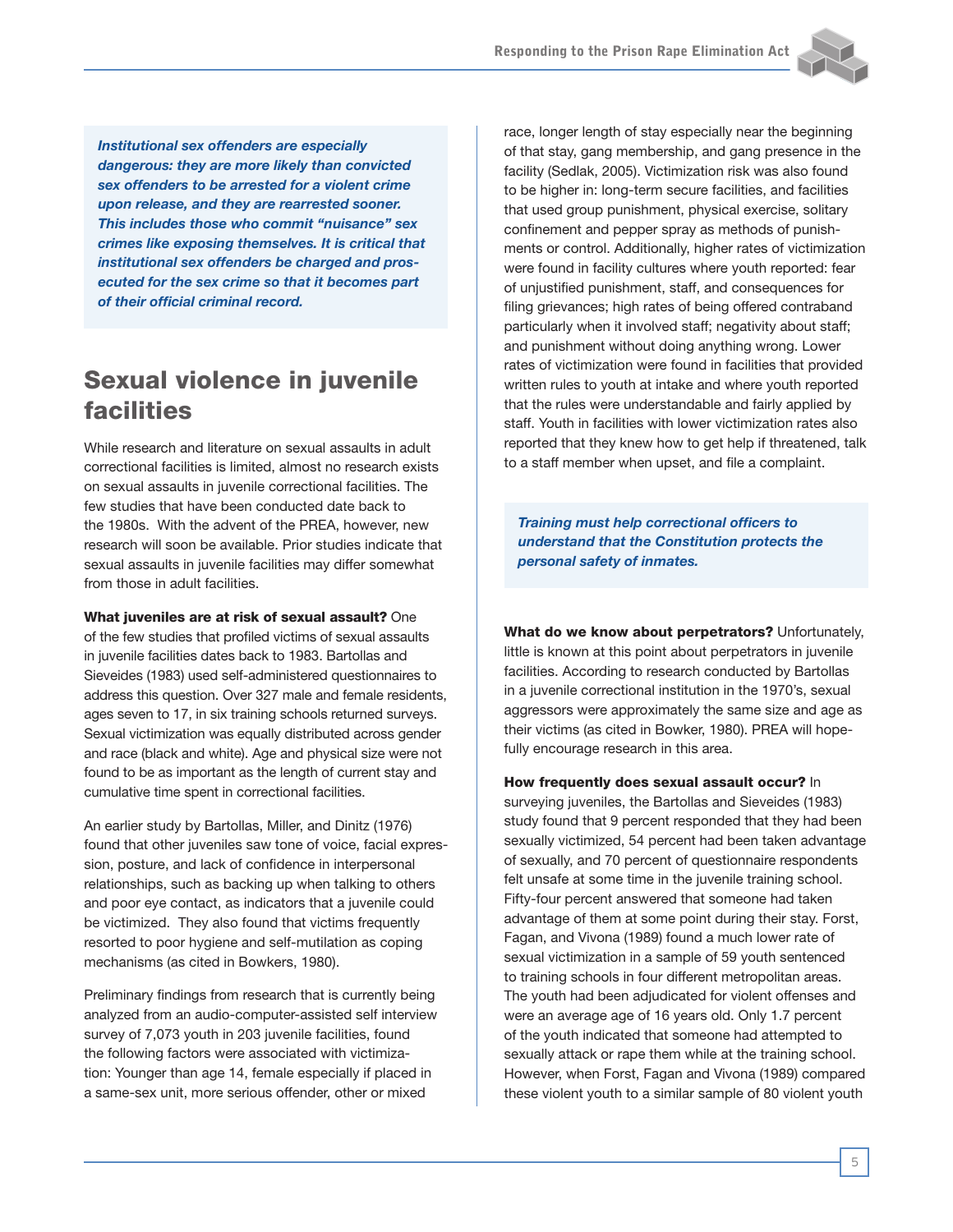

*The Prison Rape Elimination Act explicitly describes the multitude of social, health and punishment problems that result from prison rape. The costs of health care and confinement are increasing, along with the size of prisoner and parole populations, and the ability of state budgets to manage disease and other needs of citizens is decreasing. The problem of sexual assaults in institutions affects the safety and health of offenders and staff on the inside, and the safety and health of communities on the outside.*

sentenced to adult prison, the reported rates of attempted sexual attack or rape increased to 8.6 percent, similar to the rate of 9 percent identified in the Bartollas and Sieveides study. The recent BJS survey of administrative records found 5 per 1,000 youth substantiated cases of sexual violence, or .5 percent (Beck and Hughes, 2005).

The most recent findings regarding the frequency of sexual assaults in juvenile facilities (Sedlak, 2005) indicate that 3.6 percent of youth report being forced to engage in sexual activity in their current facility. The majority of these assaults were perpetrated by other residents.

#### Why should juvenile facility administrators care

about sexual assault? Sexual assault tends to foster further criminal behaviors in both victims and perpetrators, thus contributing to facility management problems and destabilization. When Bartollas and Sieveides (1983) surveyed juvenile residents regarding sexual victimization, one third of the admitted victims acknowledged that they exploited other residents. Without intervention, these destructive behaviors will continue once the youth is released back into the community.

## Other current research efforts

In June 2005, the Bureau of Justice Statistics published the results of a first-ever national survey of administrative records on sexual violence in adult and juvenile correctional facilities (Beck and Hughes, 2005). The survey collected information on incidents reported to correctional authorities during 2004. This study included more than 2,700 prisons, jails, and juvenile correctional facilities, which hold 79 percent of all adults and juveniles in custody. The full report can be found at http://www.ojp.usdoj. gov/bjs/abstract/svrca04.htm.

Administrative records underestimate the actual amount of sexual violence because unreported sexual victimizations are not included. As mentioned above, administrative record data for prisons (Beck and Hughes, 2005) are nearly 20 times *lower* than the lowest selfreport survey data from inmates regarding the prevalence of prison rape. Both the lack of *reporting* and the lack of *recording* contribute to underestimates of the actual extent that sexual violence occurs in incarceration and residential settings. *In fact, approximately one-third of the facilities surveyed by BJS did not collect any data on serious forms of sexual assaults.*

Despite the limitations of the data collected, the BJS survey obtained some important information. The survey of jails, prison and juvenile facilities reported a total of 8,210 allegations of sexual violence nationwide, and substantiated approximately 30 percent of the completed investigations, but the rate varied across types of assaults and types of facilities (see table on page 7).

For example, 36 percent of jail inmate-on-inmate **abusive sexual contacts** were substantiated and 27 percent of jail inmate-on-inmate **nonconsensual sexual acts** were substantiated, compared to 27.8 percent and 17.6 percent, respectively, of inmate-on-inmate assaults that occurred in *state prisons*.

Probably because of mandatory child abuse reporting laws in most states, more information was obtained from juvenile corrections facilities than adult facilities. The survey identified approximately 7 allegations of nonconsensual sexual acts per 1,000 juveniles in these facilities, as opposed to 1 in 2,000 in state prison facilities. Approximately onethird of the allegations of youth-on-youth nonconsensual sexual acts were substantiated, and 40 percent of abusive sexual contacts were substantiated. About 15 percent of staff sexual misconduct allegations and 31 percent of staff sexual harassment cases were substantiated.

## A few recommendations

Every sexual assault allegation requires a complete criminal investigation by trained investigators. When allegations are founded, consequences should be administered, and, whenever possible, criminal charges should be filed. Formal consequences provide documentation of the offender's risk and send a clear message that the behavior is unacceptable and will not be tolerated by the administration. In some states, criminal convictions result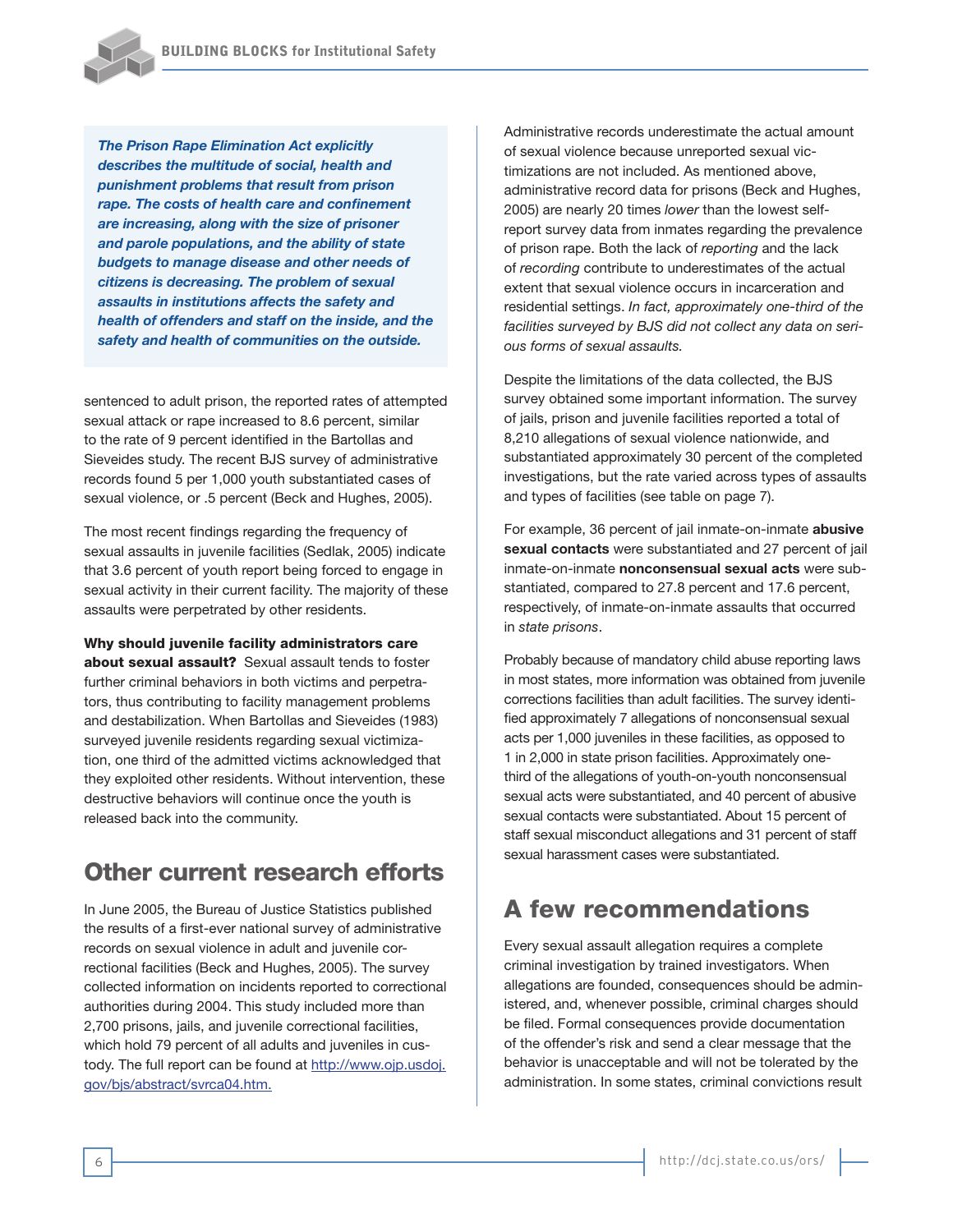

|                                   | <b>Allegations of</b><br>sexual violence | <b>Substantiated</b><br>reports | <b>Rate per</b><br>1,000 inmates |
|-----------------------------------|------------------------------------------|---------------------------------|----------------------------------|
| <b>Federal prison</b>             | 284                                      | 47                              | .31                              |
| <b>State prison</b>               | 3,172                                    | 611                             | .52                              |
| Local jails                       | 699                                      | 210                             | .63                              |
| Private prisons and jails         | 67                                       | 17                              | . 55                             |
| State juvenile systems            | 931                                      | 212                             | 5.15                             |
| Local/private juvenile facilities | 359                                      | 108                             | 4.97                             |

Source: Beck, A.J. and Hughes, T.A. (July, 2005). *Sexual Violence Reported by Correctional Authorities, 2004*, Bureau of Justice Statistics Special Report, Office of Justice Programs, U.S. Department of Justice, Washington, *D.C. NCJ 210333*. Available at http://www.ojp.usdoj.gov/bjs/pub/pdf/svrca04.pdf

### Definitions of sexual violence used in the BJA survey of administrative records:

#### Nonconsensual sexual acts:

Contact of any person without his or her consent, or of a person who is unable to consent or refuse, and

- Contact between the penis and the vagina or the penis and the anus including penetration, however slight; or
- Contact between the mouth and the penis, vagina, or anus; or
- Penetration of the anal or genital opening of another person by a hand, finger, or other object.

#### Abusive sexual contacts

Contact of any person without his or her consent, or of a person who is unable to consent or refuse; and

- Intentional touching, either directly or through the clothing, of the genitalia, anus, groin, breast, inner thigh, or buttocks of any person.
- Definitions of staff sexual misconduct and staff sexual harassment are based on "Training for Investigators of Staff Sexual Misconduct," prepared by the National Institute of Corrections.

#### Staff sexual misconduct**\***

Any behavior or act of a sexual nature directed toward an inmate by an employee, volunteer, official visitor, or agency representative. Romantic relationships between staff and inmates are included. Consensual or nonconsensual sexual acts include:

- Intentional touching of the genitalia, anus, groin, breast, inner thigh, or buttocks with the intent to abuse, arouse, or gratify sexual desire; or
- Completed, attempted, threatened, or requested sexual acts; or
- Occurrences of indecent exposure, invasion of privacy, or staff voyeurism for sexual gratification.

#### Staff sexual harassment

Repeated verbal statements or comments of a sexual nature to an inmate by employee, volunteer, official visitor, or agency representative, including:

- Demeaning references to gender or derogatory comments about body or clothing; or
- Profane or obscene language or gestures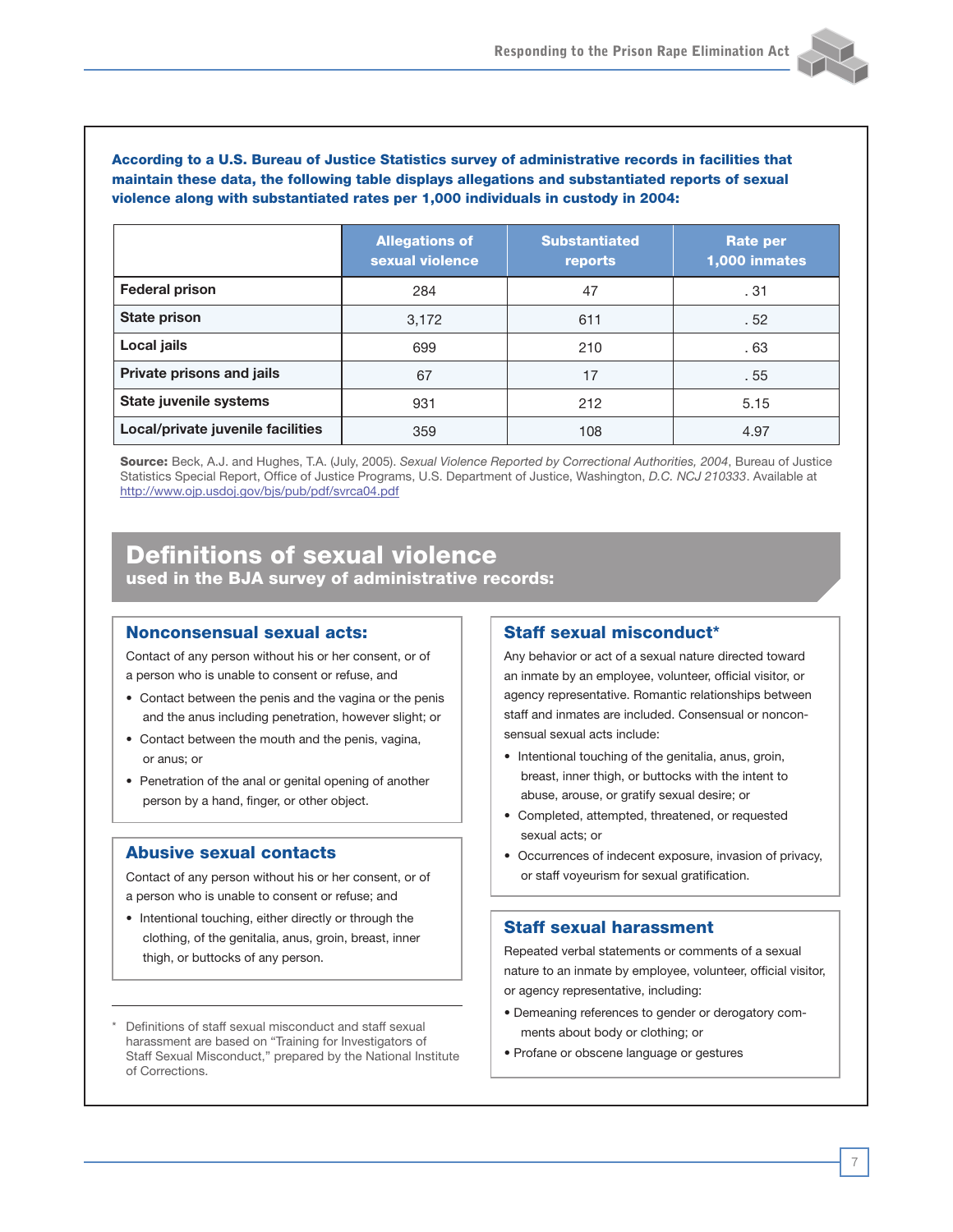

in requirements for offenders to comply with DNA testing and register with law enforcement.

As a starting point, we recommend the following:<sup>3</sup>

- Develop and implement policies and practices that respond to inmate sexual misconduct.
- Respond to sexual offending behavior with institutional disciplinary procedures and, when possible, criminal charges.
- Explore the use of community Sexual Assault Nurse Examiners (SANE) or a Sexual Assault Response Team (SART) when an offender is a suspected victim of sexual assault. The nurses are trained to collect evidence and respond to the needs of the victim. Also, inmates may feel more secure talking to an outside service provider.
- Provide annual training for correctional staff and investigative staff on how to recognize this type of assault and respond to allegations or suspected sexual abuse.
- Conduct emergency response training, including drills that simulate sexual assault scenarios, so that staff can practice implementing procedures. Such training allows staff and administrators to test and, where necessary, improve the existing protocol.
- Develop inmate training and procedures at intake orientation that inform inmates of the zero tolerance policy, the tactics inmates might use to set up victimization, how to report threats of victimization, policies on how reports are handled, and consequences for perpetrators.
- Provide programming, adequate inmate pay, and institutional cultures that create safety and are respectful of inmates (fair, firm, and consistent) to decrease inmates' need to demonstrate power and extort money.
- Remove perpetrators from the general population.
- Provide treatment during the perpetrator's incarceration to address assaultiveness and sex offending.
- Provide intensive supervision and treatment as the perpetrator transitions back into the community.
- If victims must be moved, provide safe placements that do not restrict their privileges.
- Provide treatment for victims of institutional sexual offenses.

Future issues of *Building Blocks* will include detailed recommendations and implementation ideas.

## Logic models as program development, management, and feedback tools

Our newsletter series, *Building Blocks for Facility Safety*, will include logic models that describe why, how, and how well a particular program or practice operates. **A logic model is a tool that helps translate the intent of a practice into actual operations**. Basically, a logic model is a systematic and visual way to present a common understanding of the relationships among the resources available to operate the program, the activities involved, and the changes or results achieved.

A logic model links short- and long-term outcomes with program activities and their underlying assumptions and principles. It creates a picture of how a practice works and provides an effective tool for program planning, design, implementation, evaluation and dissemination of results. The model focuses on the big picture, while maintaining awareness of the component parts. Working

#### *Logic models*

- *The program logic model is defined as a picture of how your organization does its work – the theory and assumptions underlying the program. A program logic model links outcomes (both short- and long-term) with program activities/processes and the theoretical assumptions/principles of the program.*
- *Logic models facilitate thinking, planning, and communications about program objectives and actual accomplishments.*
- *Learning and using tools like logic models can serve to increase the practitioner's voice in the domains of planning, design, implementation, analysis, outcome evaluation, and knowledge generation.*

#### *From: Kellogg Foundation's Logic Model Development Guide.*

*The Kellogg Foundation's Logic Model Development Guide is recommended reading, and can be found at http://www. wkkf.org/Pubs/Tools/Evaluation/Pub3669 or call 1/800/819- 9997 and request item #1209. This document provides more information about this practical and valuable program* 

<sup>&</sup>lt;sup>3</sup> For a more complete list of recommendations, please see **management tool.** English and Heil, September/October 2005, "Prison Rape: What we know today," *Corrections Compendium*.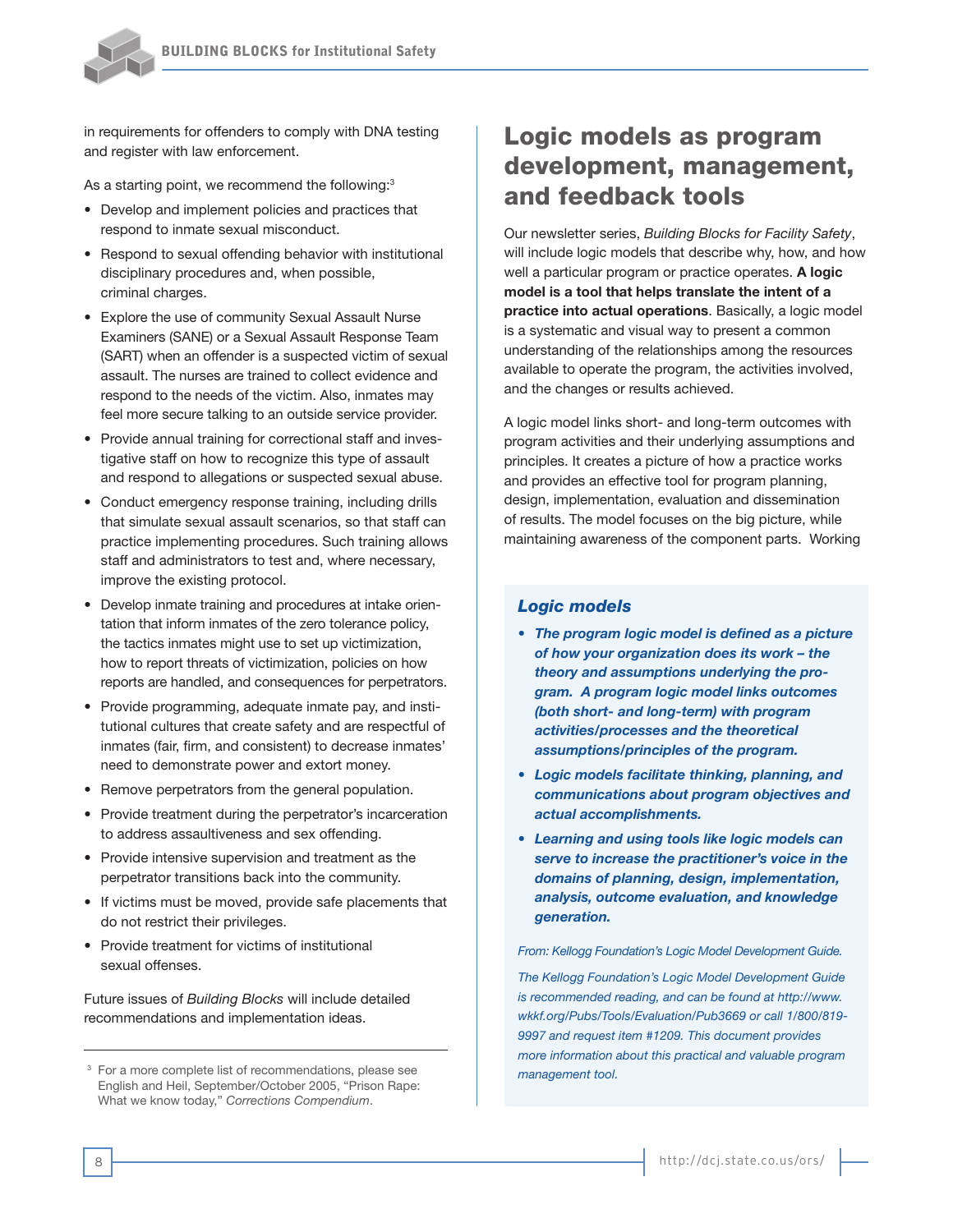

| <b>Resources</b>                                                                     | <b>Activities</b>                                                                                 | Outputs                                                                                                                                   | Short- & long-<br>term outcomes                                                                                                       | Impact                                                                                                          |
|--------------------------------------------------------------------------------------|---------------------------------------------------------------------------------------------------|-------------------------------------------------------------------------------------------------------------------------------------------|---------------------------------------------------------------------------------------------------------------------------------------|-----------------------------------------------------------------------------------------------------------------|
| In order to accom-<br>plish our set of<br>activities, we will<br>need the following: | In order to address<br>our problem or<br>asset, we will con-<br>duct the following<br>activities: | We expect that<br>once completed or<br>under way, these<br>activities will pro-<br>vide the following<br>evidence of service<br>delivery: | We expect that if<br>completed or ongo-<br>ing, these activities<br>will lead to the fol-<br>lowing changes in<br>1-3 then 4-6 years: | We expect that, if<br>completed, these<br>activities will lead<br>to the following<br>changes in 7-10<br>years: |

#### Basic logic model template

with logic models helps to identify what program activities need to be monitored and what kind of measurements might indicate progress toward expected results.

#### Logic models position programs for success $4$

Many evaluation experts agree that use of a logic model is an effective way to ensure program success. Using a logic model helps organize and systematize program planning, management, and evaluation functions. It is useful in all phases of program development and management.

- 1. For program design and planning, a logic model serves as a program strategy tool. In the planning phase, developing a logic model requires examining best practice research and practitioners' experience in light of the strategies and activities selected to achieve results.
- 2. During **program implementation**, a logic model forms the core of a focused management plan that helps iden-

*Stay tuned!* <sup>4</sup> Kellogg Foundation's *Logic Model Development Guide, page 5*.

tify and collect the data needed to monitor and improve programming. Using the logic model maintains a focus on achieving and documenting results.

3. For program evaluation and strategic reporting, a logic model presents program information and progress toward goals in ways that inform, advocate for a particular program approach, and educate program stakeholders.

## Future issues of Building Blocks for Safer Institutions

In sum, logic models are tools that can help with program implementation and ongoing monitoring. For that reason, we will include logic models in future issues of Building Blocks. We will be traveling on-site to institutions that are implementing promising approaches and presenting readers with information to assist in accomplishing the mandates of the Prison Rape Elimination Act.

*This project is funded by the National Institute of Justice, Office of Justice Programs, U.S. Department of Justice, under grant #2004-RP-BX-0095.*

*Opinions or points of view expressed are those of the authors and do not necessarily reflect the official position or policies of U.S. Department of Justice.*

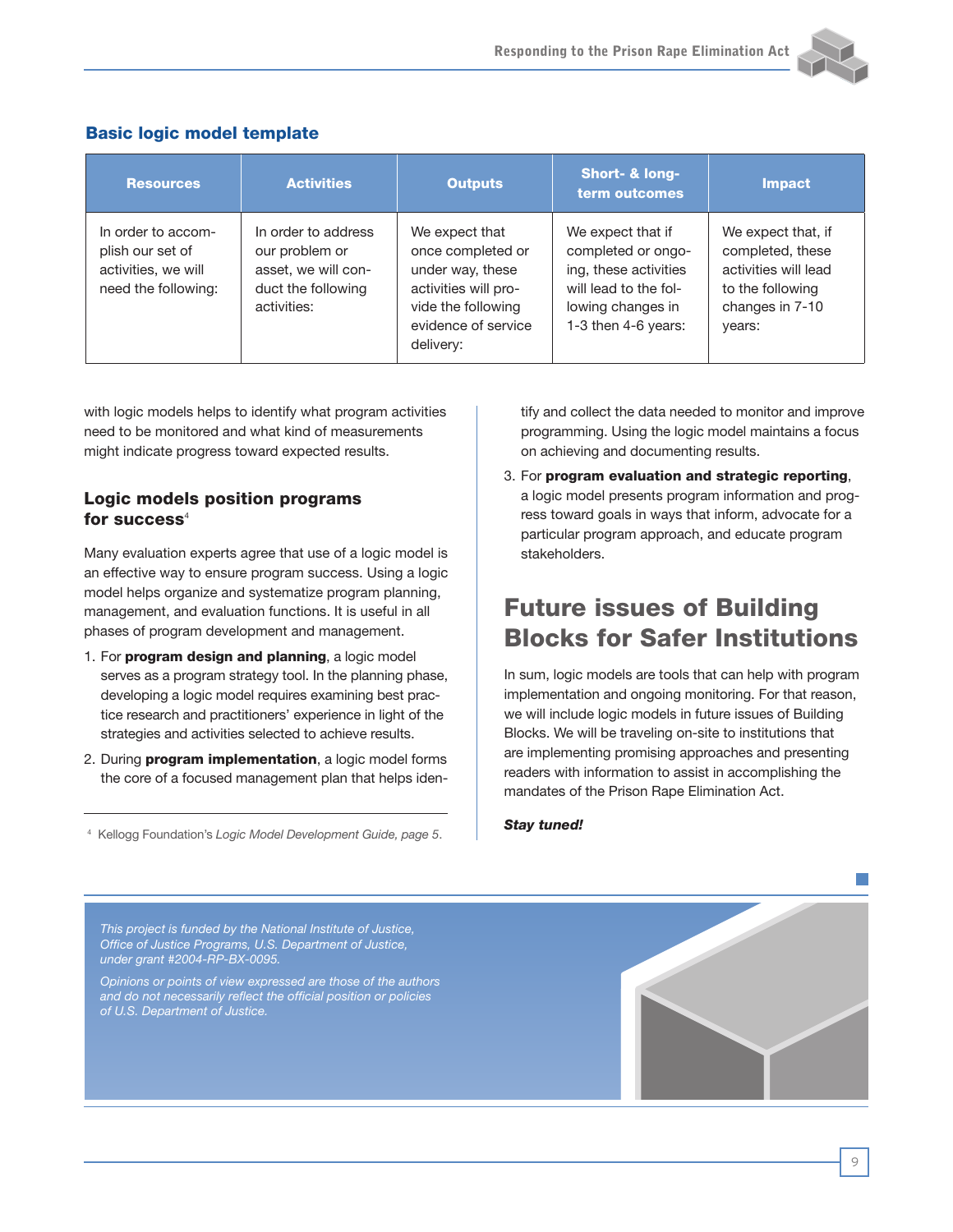

## References

- Bartollas, C. & Sieveides, C.M. (1983). The sexual victim in a coeducational juvenile correctional institution. *The Prison Journal*, 58(1): 80-90.
- Beck, A.J. and Hughes, T.A. (July, 2005). *Sexual Violence Reported by Correctional Authorities, 2004*. Bureau of Justice Statistics Special Report, Office of Justice Programs, U.S. Department of Justice, Washington, D.C. *NCJ 210333*. Available at http://www.ojp.usdoj.gov/bjs/pub/pdf/svrca04.pdf.
- Bowker, L. (1980). *Prison victimization*. New York: Elsevier North Holland.

*City of Canton v. Harris*, 489 US 378 (1989).

- Collins, William C. (2004). *Supermax Prisons and the Constitution: Liability Concerns in the Extended Control Unit*. National Institute of Corrections, U.S. Department of Justice, Washington, D.C. Accession Number 019835.
- Cotton, D., and A. N. Groth. (1982). Inmate rape: Prevention and intervention. *Journal of Prison and Jail Health*, 2(1): 47-57.
- Cotton, D., and A. N. Groth. (1984). Sexual assault in correctional institutions: Prevention and intervention. In *Victims of sexual aggression: Treatment of children, women, and men*. Ed. by Stuart I. and J. Greer. New York: Van Nostrand Reinhold Company.
- Dumond, R. (1992). The sexual assault of male inmates in incarcerated settings. *International Journal of the Sociology of Law*, 20: 135-157.
- Dumond, R.W. (2000). Inmate sexual assault: The plague that persists. *The Prison Journal*, 80(4): 407-414.
- Eigenberg, H. (1989). Male rape: An empirical examination of correctional officers' attitudes toward rape in prison. *The Prison Journal*, 69(2): 39-56.
- English, K., and Heil, P. (2005). Prison rape what we know today. *Corrections Compendium*, 30(5): 1-5, 42-44.
- Forst, M., Fagan, J.V. & Vivona, R.S. (1989). Youth in prisons and training schools: Perceptions and consequences in treatment – custody dichotomy. *Juvenile and Family Court Journal*, 40(1): 1-14.
- Heil, P., Harrison, L., & English, K. (2005). *Community recidivism rates of institutional sexual offenders*. Presentation at the Association for the Treatment of Sexual Abusers 24th Annual Research & Treatment Conference, Salt Lake City, Utah.
- Heilpern, D. (1998). *Fear or favor: sexual assault of young prisoners*. Lismore: Southern Cross University Press.
- *Helling vs. McKinney* 509 US 2475 (1993).
- Hensley,C., Tewksbury, R., & Castle, T. (2003). Characteristics of prison sexual assault targets in male Oklahoma correctional facilities. *Journal of Interpersonal Violence*, 18(6): 595-606.
- Kilpatrick, D., C. Edmunds, and A. Seymour. (1992). *Rape in America: A report to the nation*. Charleston: Medical University of South Carolina, National Victim Center and Crime Victims Research and Treatment Center.
- Lockwood, D. (1978). *Sexual aggression among male prisoners*. Ann Arbor, Michigan: University Microfilms International.
- Lockwood, D. (1980). *Prison sexual violence*. New York: Elsevier Press.
- Mariner, J. (2001). *No escape: Male rape in U.S. prisons*. Human Rights Watch, New York, New York.
- Nacci, P., and Kane, T. (1982). *Sex and sexual aggression in federal prisons*. Progress Reports, 1(1). Washington D.C.: U.S. Federal Prison System.
- Nacci, P., and T. Kane. (1983). Sex and sexual aggression in Federal prisons: Inmate involvement and employee impact. *Federal Probation*, 48: 46-53.
- Riveland, C. (1999). *Supermax Prisons: Overview and General Considerations*. National Institute of Corrections, U.S. Department of Justice, Washington, D.C.
- Saum, C., H. Suratt, J. Inciardi, and R. Bennett. (1995). Sex in prison: Exploring the myths and realities. *The Prison Journal*, 75(4): 413-430.
- Scacco, A. (1975). *Rape in prison*. Springfield, IL: Charles C. Thomas.
- Scacco, A. (1982) *Male rape: A case book of sexual aggressions*. New York: AMS Press.
- Sedlak, A. (2005, July). *Preliminary findings from the survey of youth in residential placement*. Paper presented at the meeting of the Annual Evaluation Conference conveined by the National Institute of Justice and the Bureau of Justice Assistance, Office of Justice Programs, U. S. Department of Justice, Washington D.C.
- Sobsey, D. & Doe, T. (1991). Patterns of sexual abuse and assault. *Journal of Sexuality and Disability*, 3, 243-259.
- Struckman-Johnson, C., D. Struckman-Johnson, L. Rucker, K. Bumby, and S. Donaldson. (1996). Sexual coercion reported by men and women in prison. *The Journal of Sex Research* 33(1): 67-76.
- Struckman-Johnson, C., & D. Struckman-Johnson. (2000). Sexual coercion rates in seven Midwestern prison facilities for men. *The Prison Journal*, 80: 379-390.
- Teplin, L., McClelland, G., Abram, K., & Weiner, D. (2005). Crime victimization in adults with severe mental illness: Comparison with the national crime victimization survey. *Archives of General Psychiatry*, 62, 911-921.
- Wholey, J. S., Hatry, H. P., & Newcomer, K. E. (Eds.). (1994). *Handbook of Practical Program Evaluation*. San Francisco: Jossey-Bass Publishers.

*Wilson vs. Seiter* 501 US 294 (1991).

Wooden, W., and J. Parker. (1982). *Men behind bars: Sexual exploitation in prison*. New York: Plenum.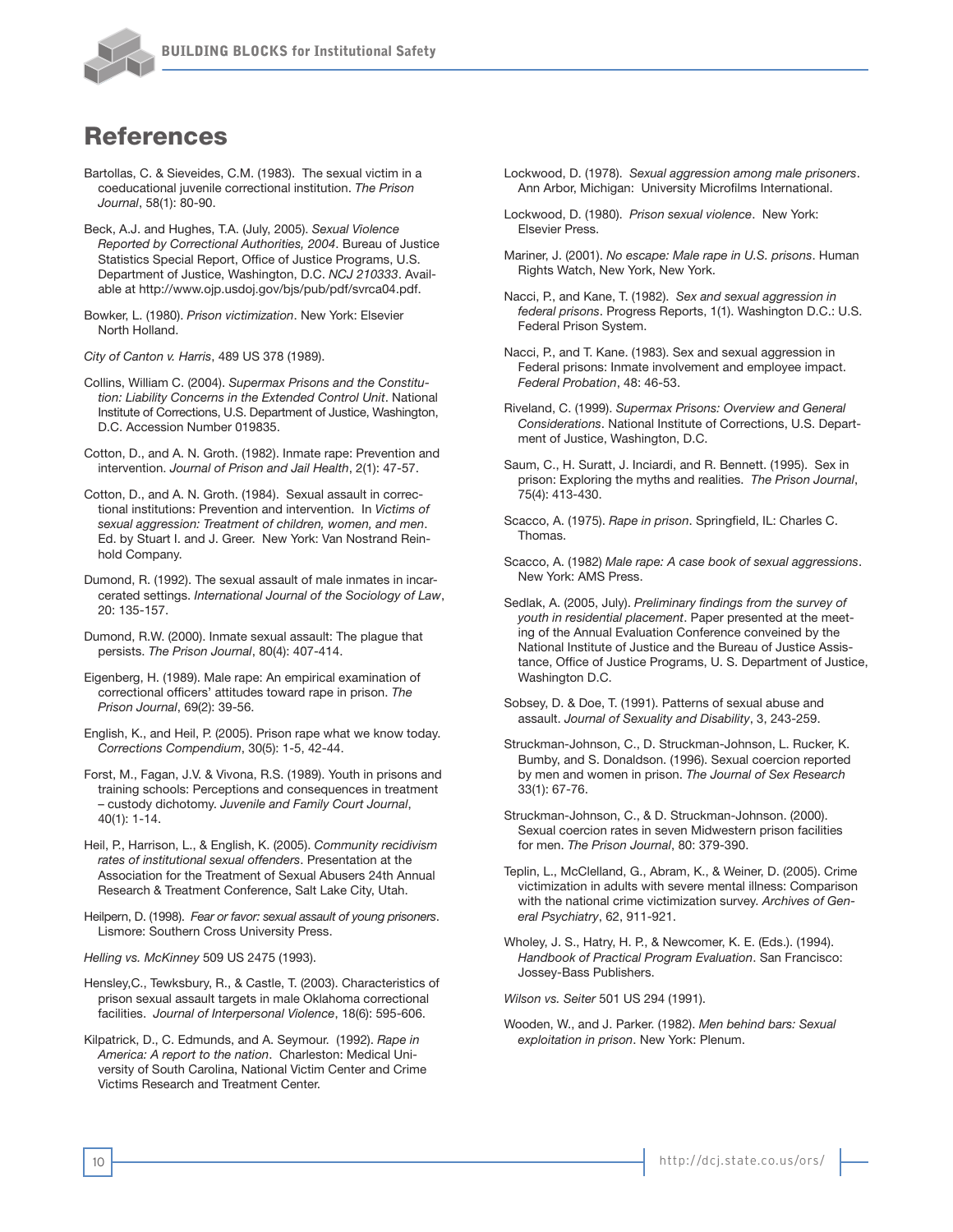